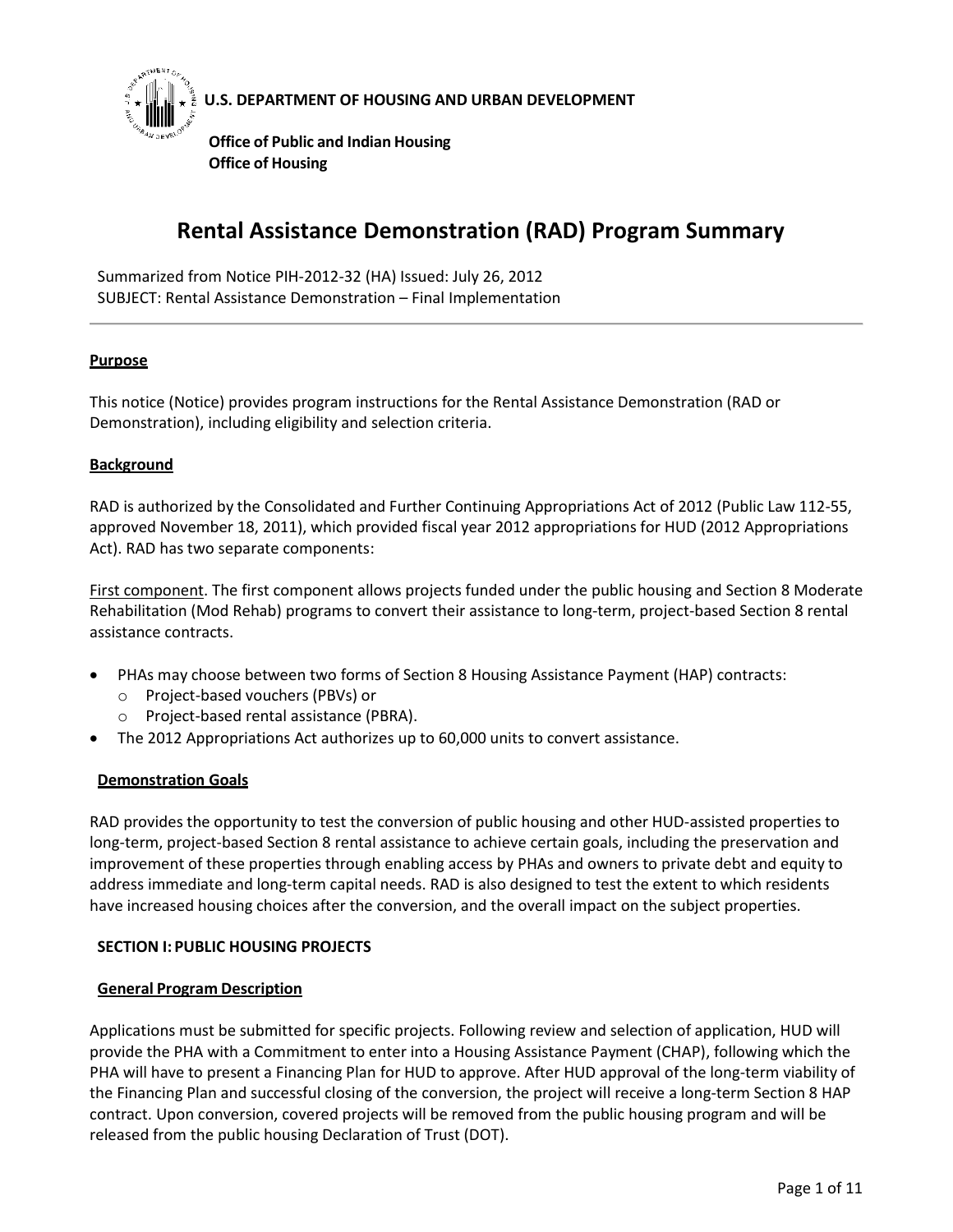## **PBV Conversions.**

- The project will be administered by the agency on whose Annual Contributions Contract (ACC) the vouchers are assigned.
- PBV contract rents will be equal to the project's current funding, subject to a cap and adjusted annually
- The initial contract will be for a period of at least 15 years (up to 20 years upon approval)
- At expiration of the initial contract, the agency administering the vouchers shall offer, and the PHA shall accept, a renewal contract.
- Each project with a PBV contract will also carry a concurrent renewable RAD Use Agreement.
- PHAs will provide a Choice-Mobility option to residents of covered projects.

### **PBRA Conversions.**

- The project will be administered by HUD's Office of Housing.
- PBRA contract rents will be equal to the project's current funding, subject to a cap and adjusted annually.
- The initial contract will be for a period of 20 years and will be subject to annual appropriations.
- At expiration of the initial contract, HUD shall offer, and the PHA shall accept, a contract which shall be eligible for renewal under the Multifamily Assisted Housing Reform and Affordability Act of 1997 (MAHRAA).
- Each project with a PBRA contract will also carry a concurrent 20-year renewable RAD Use Agreement.
- Choice-Mobility option to residents of covered projects will be a condition of conversion.

As a major goal of the first component of RAD is to test, in large part, the conversion of the public housing assistance to long-term, project-based Section 8 assistance available to private owners of assisted multifamily housing in order to generate additional sources of private financing, HUD believes that it is important to offer the Section 8 PBV and PBRA forms of assistance largely in the manner that they have been established and proven effective for private owners, managers, financing entities and residents using them.

Equally important for the success of RAD are meaningful resident participation, procedural rights, and mobility, which are addressed in detail in various sections of the Notice and summarized in Attachment 1B.

### **Eligibility**

To be eligible for the Demonstration, a PHA must:

- **A.** Have public housing units under an ACC;
- **B.** Be classified as a Standard or High Performer under the Public Housing Assessment System (PHAS;
- **C.** Be classified as a Standard or High Performer under the Section Eight Management Assessment Program (SEMAP;
- **D.** Be otherwise in substantial compliance with HUD reporting and programmatic requirements;
- **E.** Not have debarments, suspensions, or Limited Denials of Participation in Federal programs;
- **F.** Submit a completed application that complies with all RAD Application instructions; and
- **G.** Be in compliance with all fair housing and civil rights .

While only PHAs may apply under this section of the Notice, PHAs may consider enlisting partners to facilitate recapitalization and development of their projects.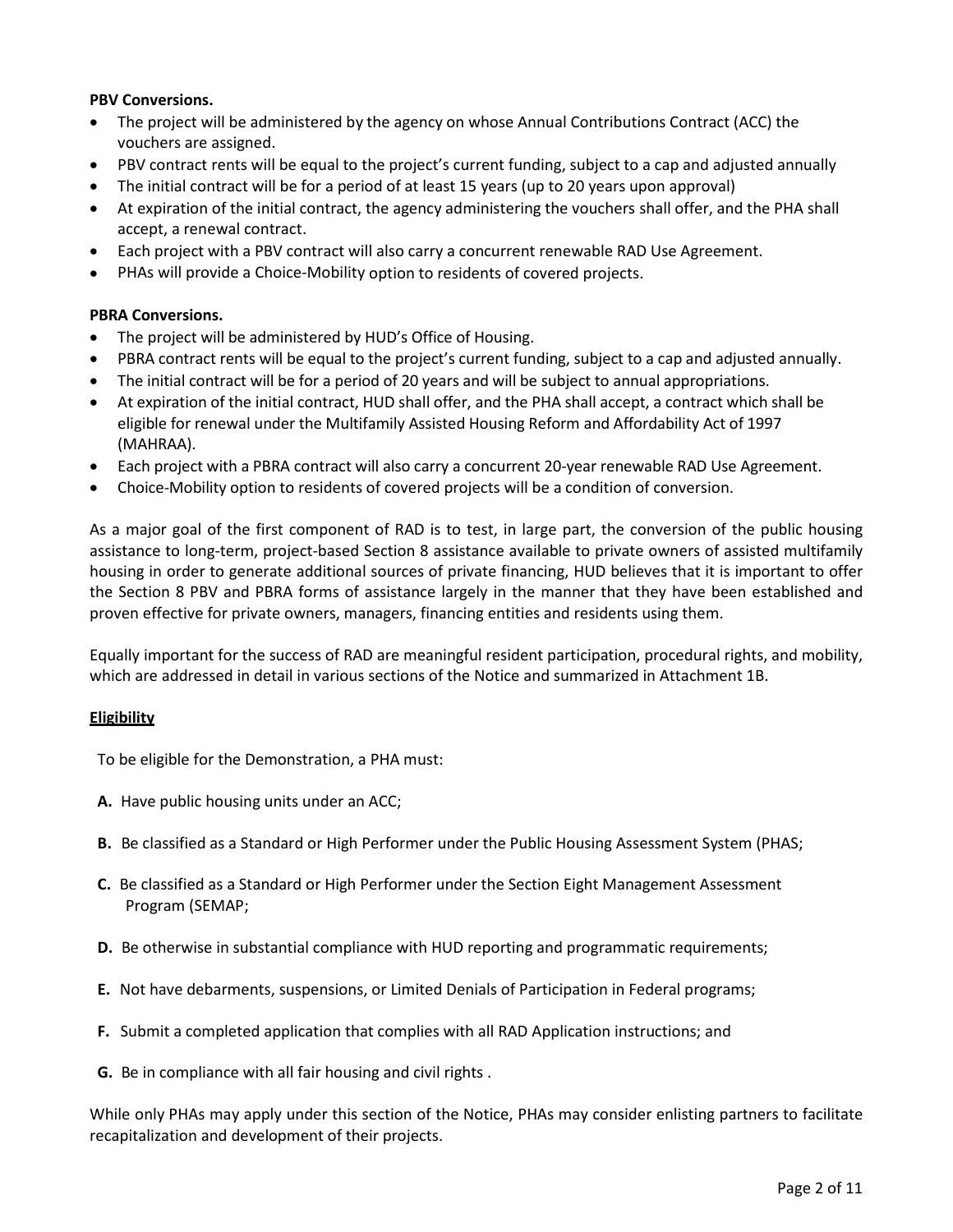### **Rehabilitation and Financing Considerations**

As one of the main purposes of RAD is to demonstrate how the conversion of current assistance to two different forms of long-term, project-based Section 8 rental assistance contracts can generate access to private debt and equity to address immediate and long-term capital needs through rehabilitation, eligible applicants and their development partners are encouraged to consider any and all viable forms of debt and equity financing, including available grant funding, to support conversion.

#### **A. Rehabilitation and Construction Considerations**

- **1. Physical Condition Assessment (PCA).** Projects selected for award, regardless of whether the PHA is pursuing third-party financing, will be required to perform a detailed physical inspection of the subject property to determine short-term rehabilitation needs, and long-term capital needs to be funded through a Reserve for Replacement account.
- **2. Green Building and Energy Efficiency.** For all projects retrofitted under a RAD conversion, if systems and appliances are being replaced as part of the initial repairs identified in the approved Financing Plan, at a minimum PHAs shall complete replacements with Energy Star®, WaterSense® or Federal Energy Management Program (FEMP)-designated products and appliances. Additionally, PHAs shall utilize the most energy- and water-efficient options that are financially feasible and that are found to be cost-effective by the PCA described above.
- **3. Temporary Relocation.** Any temporary relocation must comply with the Uniform Relocation Assistance and Real Property Acquisition Policies Act of 1970 (URA) and its implementing regulations (49 CFR Part 24).
- **4. Accessibility Requirements.** When a project's rehabilitation meets the definition of a ―substantial rehabilitation under 24 CFR Part 8.23, a PHA must comply with all applicable accessibility features under Section 504 of the Rehabilitation Act of 1973.

#### **B. Financing Considerations**

**1. Debt Financing.** RAD projects are eligible for financing from private and public lending sources. All loans made that are secured by covered projects are subject to a RAD Use Agreement that will be recorded in first position.

Permanent debt financing on covered projects must be at a fixed rate of interest, for a fixed term, fully amortized over no more than 40 years, and with a maturity date or balloon no earlier than 18 years, except in the case of PBV conversions when the contract is less than 18 years, in which case the maturity date or balloon cannot be less than the term of the contract.

Sources of private and public debt financing to consider include any and all sources that are commonly used in other low-income, use-restricted developments.

- **2. Public Housing Capital and Operating Program Funds.** PHAs are permitted under the Demonstration to use available public housing funding, including Operating Reserves (as defined in PIH Notice 2011- 55) and unobligated Capital Funds, as an additional source of capital to support.
- **3. Existing PHA Indebtedness and Contractual Obligations.** In its application, a PHA must disclose the estimated amount of any indebtedness—including energy performance contracts, Capital Fund Financing, Operating Fund Financing, Public Housing Mortgage Program, or other sources—that is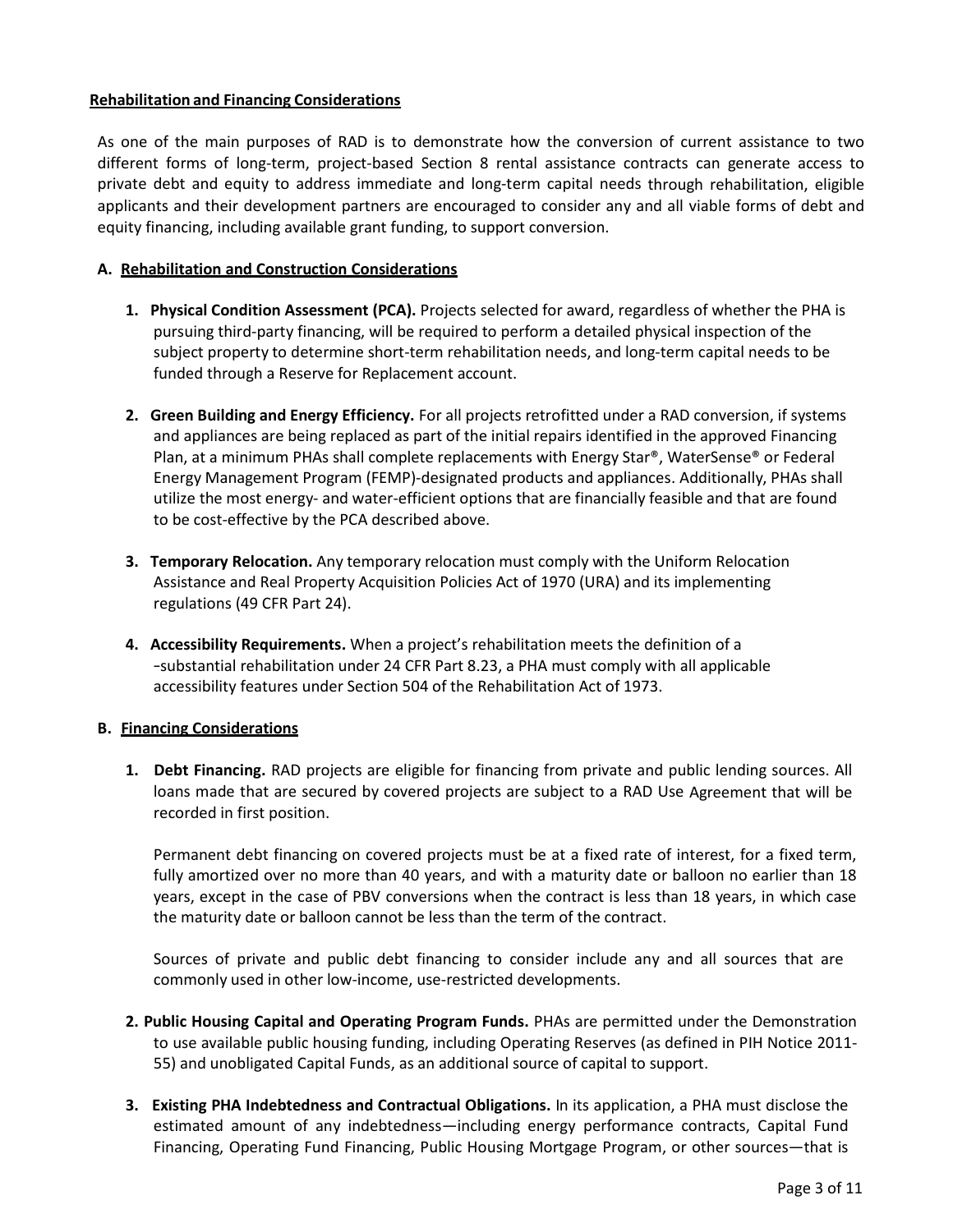associated with the subject property. Any outstanding debt on the project must be addressed in the project's Financing Plan. The PHA may want to consider refinancing these existing debt obligations as part of conversion.

- **4. Federal Housing Administration (FHA) Insured Financing.** FHA mortgage insurance provides high leverage and long-term, fully amortizing fixed-rate financing at competitive interest rates.
- **5. Low-Income Housing Tax Credits (LIHTCs).** Applicants are encouraged to use LIHTCs to support recapitalization of their projects. Some properties converting under RAD may also be eligible to participate in HUD's recently announced Multifamily Low Income Housing Tax Credit Pilot Program (Notice H 2012-1), which offers a distinct application platform and a separate processing track under the FHA section 223(f) program described above. Many states face excessive demand on an annual basis for allocations of 9% LIHTCs. Yet many more routinely do not fully allocate their supply of 4% as-of-right credits coupled with tax-exempt bond financing allowed under their annual Private Activity Bond Volume Cap.

There is no requirement to have secured these credits prior to submitting an application. However, for 9% credits, there are special application.

**6. Grant Funding.** In addition to equity from the sale of tax credits, there are numerous additional sources of equity, including local, state, and federal grants that PHAs should explore. Beyond being a source of debt, state and local CDBG and HOME funds are often applied as -gap grants in other forms of affordable housing developments.

**Consultants:** To the extent that PHAs or owners lack recent experience in accessing various forms of debt and/or equity capital, they should consider engaging technical assistance offered by local or national development intermediaries, professional financing advisors, consultants, and/or development partners to augment their capacities. In reviewing the Financing Plan for final approval, HUD will assess the capacity of the development team relative to the proposed redevelopment plan.

### **Waivers, Alternatives, and Other Public Housing Requirements**

- **A. Use of Public Housing Program Funds to Support Conversion.** PHAs are permitted under the Demonstration to use available public housing funding, including Operating Reserves, Capital Funds, and Replacement Housing Factor (RHF) funds, as an additional source of capital to support conversion, whether for rehabilitation or new construction. Eligible conversion-related uses for these funds include pre-development, development, or rehabilitation costs and establishment of a capital replacement reserve or operating reserve. These funds must be identified in the Financing Plan submitted to HUD for review. (A PHA may not use public housing program funds on a project following conversion.)
- **B. Conversion is a Significant Amendment to Annual/Five Year Plan.** Conversion of assistance under the Demonstration will be considered a significant amendment to the PHA's Annual/Five-Year Plan. All PHAs must include the following information in their significant amendment:
	- 1. A description of the units to be converted, including the number of units, the bedroom distribution of units, and the type of units (e.g., family, elderly/disabled, or elderly- only);
	- 2. Any change in the number of units that is proposed as part of the conversion, including de minimis unit reductions and unit reductions that are exempt from the de minimis cap;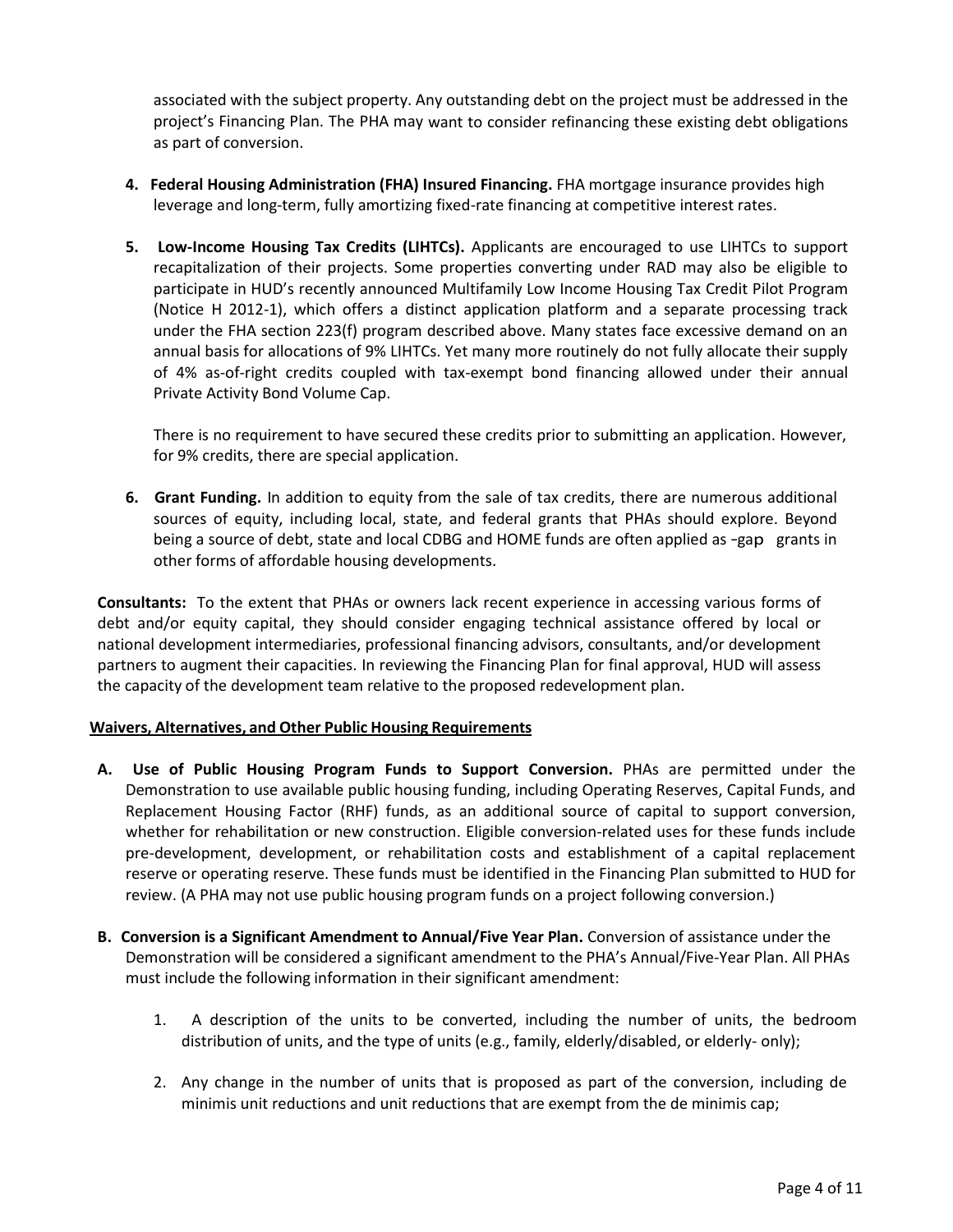- 3. Any change in the bedroom distribution of units that is proposed as part of the conversion;
- 4. Any changes in the policies that govern eligibility, admission, selection, and occupancy of units at the project after it has been converted. This includes any waiting list preferences that will be adopted for the converted project; and
- 5. If there will be a transfer of assistance at the time of conversion, the significant amendment must include the location (including census tract) of any converted units that will be transferred off-site.

HUD will review all significant amendments for compliance with civil rights laws, Executive Orders, and regulations.

**C. Resident Opportunities and Self Sufficiency Service Coordinators (ROSS-SC) and Public Housing Family Self-Sufficiency (PH FSS) programs.** So that residents currently participating in ROSS-SC or PH FSS may continue to do so upon conversion, HUD is waiving section 34 of the Act (for ROSS-SC and PH FSS).

### **Special Provisions Affecting Conversionsto PBVs**

#### **A. PBV Project Selection**

- **1. Maximum Amount of PBV assistance.** Covered projects do not count against the maximum amount of assistance a PHA may utilize for the PBV program, which is currently set at 20 percent of the amount of budget authority allocated to a PHA under the Housing Choice Voucher program.
- **2. Cap on the Number of PBV Units in Each Project.** The 25 percent limitation on the number of units that may receive PBV assistance in a project is increased to 50 percent. An assisted household cannot be involuntarily displaced as a result of this provision.

An owner may still project-base 100 percent of the units provided at least 50 percent of the units at the project qualify for the exceptions for elderly, disabled, or families receiving supportive services, or are within single-family properties.

**3. Site selection – Compliance with PBV Goals, section 8(o)(13)(C)(ii) of the Act and 24 CFR § 983.57(b)(1) and (c)**. HUD waives these provisions having to do with deconcentration of poverty and expanding housing and economic opportunity, for the existing site.

### **B. PBV Contract Terms**

- **1. Length of Contract.** Covered projects shall have an initial HAP term of at least 15 years (up to 20 years upon request of the PHA and with approval by the agency administering the vouchers).
- **2. Mandatory Contract Renewal.** By statute, upon contract expiration, the agency administering the vouchers shall offer, and the PHA shall accept, renewal of the contract subject to the terms and conditions applicable at the time of renewal and the availability of appropriations each year for such renewal.
- **3. Ownership or Control.** Pursuant to the RAD statute, during the initial term and all renewal terms of the HAP contract, HUD will require ownership or control of assisted units by a public or non-profit entity. HUD may allow ownership of the project to be transferred to a for-profit entity to facilitate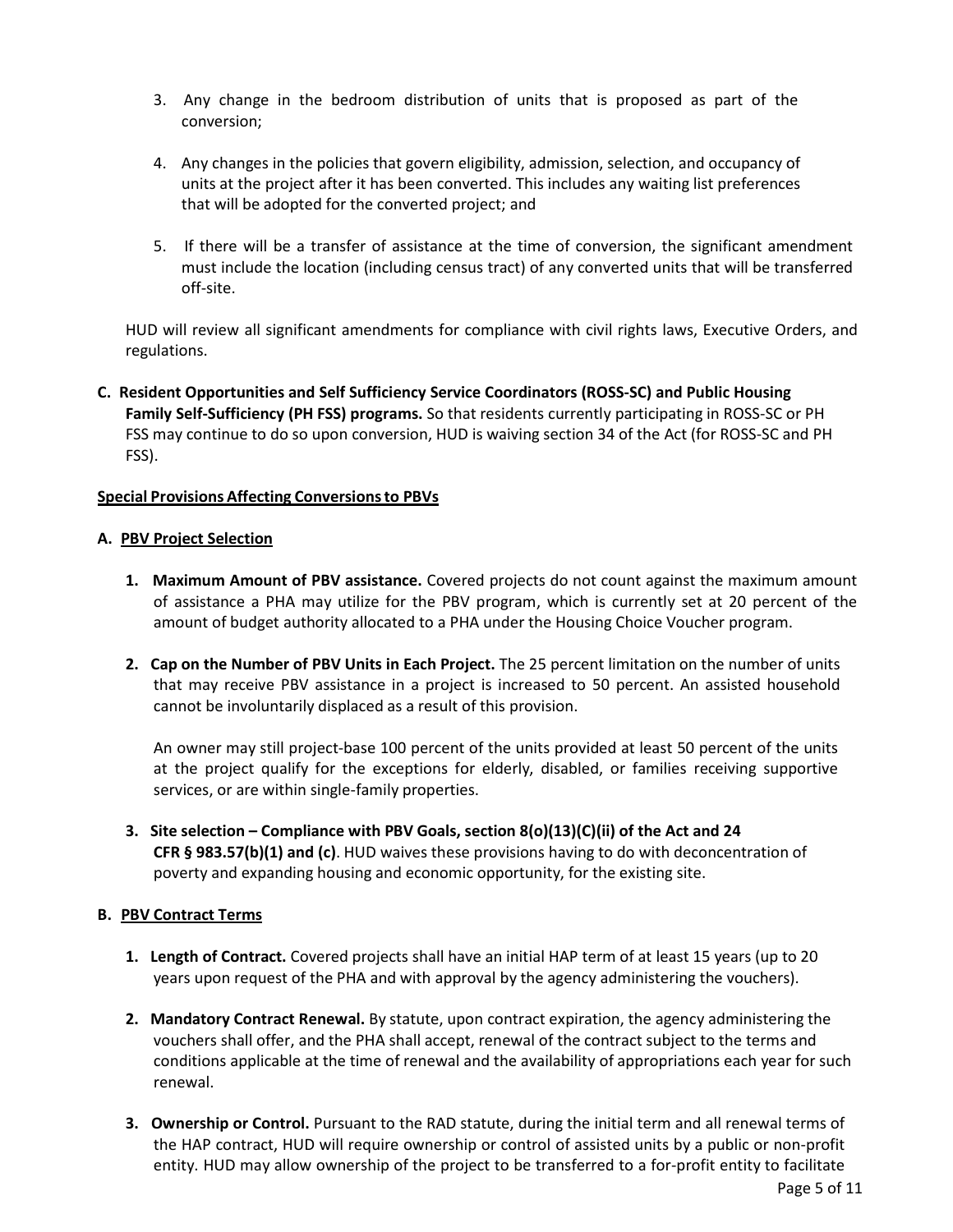such entity's use of tax credits, but only if the PHA preserves its interest in the property in a manner approved by the Secretary. All current and future ownership entities are subject to the eligibility requirements of Section 1.3 of this final Notice, including the civil rights threshold requirements.

- **4. RAD Use Agreement.** Pursuant to the RAD statute, covered projects shall have an initial RAD Use Agreement that:
	- **a.** Will be recorded superior to other liens on the property;
	- **b.** Will run for the same term as the initial HAP contract, automatically renew upon extension or renewal of the HAP contract for a term that runs with the renewal term of the HAP contract;
	- **c.** Requires that in the event that the HAP contract is removed due to breach, non- compliance or insufficiency of Appropriations, for all units previously covered under the HAP contract, new tenants must have incomes at or below 80 percent of the area median income (AMI) at the time of admission and rents may not exceed 30% of 80% of median income for an appropriate size unit for the remainder of the term of the RAD Use Agreement; and
	- **d.** Requires compliance with all applicable fair housing and civil rights requirements, including the obligation to affirmatively further fair housing and all applicable site selection and neighborhood standards requirements.
- **5. Initial Contract Rent Setting.** Pursuant to the RAD statute, the statutory and regulatory PBV requirements governing contract rents will apply (see 24 CFR § 983.301), except that rents cannot exceed ―current funding.
- **6. Method of Adjusting Contract Rents.** Contract rents will be adjusted annually by HUD's Operating Cost Adjustment Factor (OCAF) at each anniversary of the HAP contract, subject to the availability of appropriations for each year of the contract term.
- **8. RAD Rehab Assistance.** To ensure that the amount of subsidy for the project is retained at the preconversion level once the assistance is converted to the HAP contract, covered projects will be eligible for assistance equal to current funding, as defined in this notice, less adjusted formula income, for units that are not occupied and will be undergoing rehabilitation or construction as identified in the approved Financing Plan and RAD Conversion Commitment.

# **C. PBV Resident Rights and Participation**

- **1. No Re-screening of Tenants upon Conversion.** Pursuant to the RAD statute, at conversion, current households are not subject to rescreening, income eligibility, or income targeting provisions.
- **2. Right to Return.** Any residents that may need to be temporarily relocated to facilitate rehabilitation or construction will have a right to return to the development once rehabilitation or construction is completed.
- **3. Renewal of Lease.** Upon lease expiration, a PHA can choose not to renew the lease, without good cause. In such a case, the regulatory consequence is the loss of the assisted unit. Under RAD, the PHA must renew all leases upon lease expiration, unless cause exists.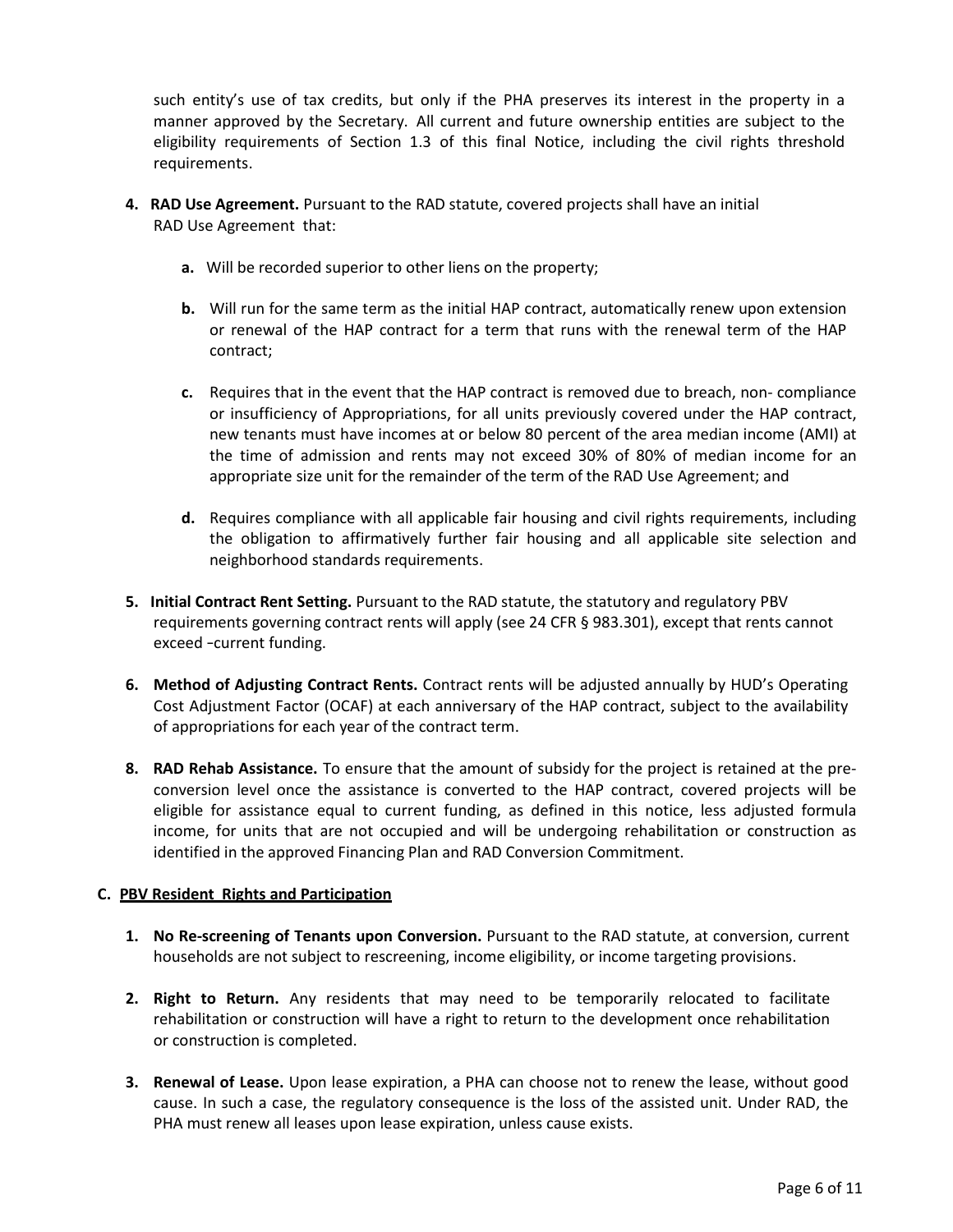- **4. Phase-in of Tenant Rent Increases.** If a tenant's monthly rent increases by more than the greater of 10 percent or \$25 purely as a result of conversion, the rent increase will be phased in over 3 years, which a PHA may extend to 5 years.
- **5. Public Housing Family Self Sufficiency (PH FSS) and Resident Opportunities and Self Sufficiency Service Coordinator (ROSS-SC) programs.** Current PH FSS participants will continue to be eligible for FSS once their housing is converted under RAD.

Current ROSS-SC grantees will be able to finish out their current ROSS-SC grants once their housing is converted under RAD. However, once the property is converted, it will no longer be eligible to be counted towards the unit count for future public housing ROSS-SC grants, nor will its residents be eligible to be served by future public housing ROSS-SC grants.

**6. Resident Participation and Funding.** Residents of covered projects converting assistance to PBVs will have the right to establish and operate a resident organization for the purpose of addressing issues related to their living environment and be eligible for resident participation funding.

## **7. Resident Procedural Rights.**

- **a. Termination Notification**. HUD is incorporating additional termination notification requirements for public housing projects that convert assistance under RAD. PHAs must provide adequate written notice of termination of the lease, usually 30 days.
- **b. Grievance Process.** For issues related to tenancy and termination of assistance, PBV program rules require the PHA to provide an opportunity for an informal hearing, as outlined in 24CFR § 982.555. Current PBV program rules require that hearing procedures must be outlined in the PHA's Section 8 Administrative Plan.

### **D. PBV: Other Miscellaneous Provisions**

- **1. Access to Records, Including Requests for Information Related to Evaluation of Demonstration.** PHAs must agree to any reasonable HUD request for data to support program evaluation.
- **2. Additional Monitoring Requirement.** The PHA's Board must approve the operating budget for the covered project annually in accordance with HUD requirements.
- **3. Davis-Bacon Act and Section 3 of the Housing and Urban Development Act of 1968 (Section 3).**  Under existing PBV program rules, projects that qualify as -existing housing under 24 CFR  $\S$ 983.52(a) are not subject to Davis-Bacon, however, the Davis-Bacon Act and Section 3 shall apply to all initial repairs that are identified in the Financing Plan to the extent that such repairs qualify as construction or rehabilitation.
- **4. Establishment of Waiting List.** In establishing the waiting list for the converted project, the PHA shall utilize the project-specific waiting list that existed at the time of conversion.

Applicants on the agency's centralized public housing waiting list who wish to be placed onto the newly-established waiting list are done so in accordance with the date and time of their original application to the centralized public housing waiting list. However, after the initial waiting list has been established, the PHA shall administer its waiting list for the converted project in accordance with 24 CFR § 983.251(c).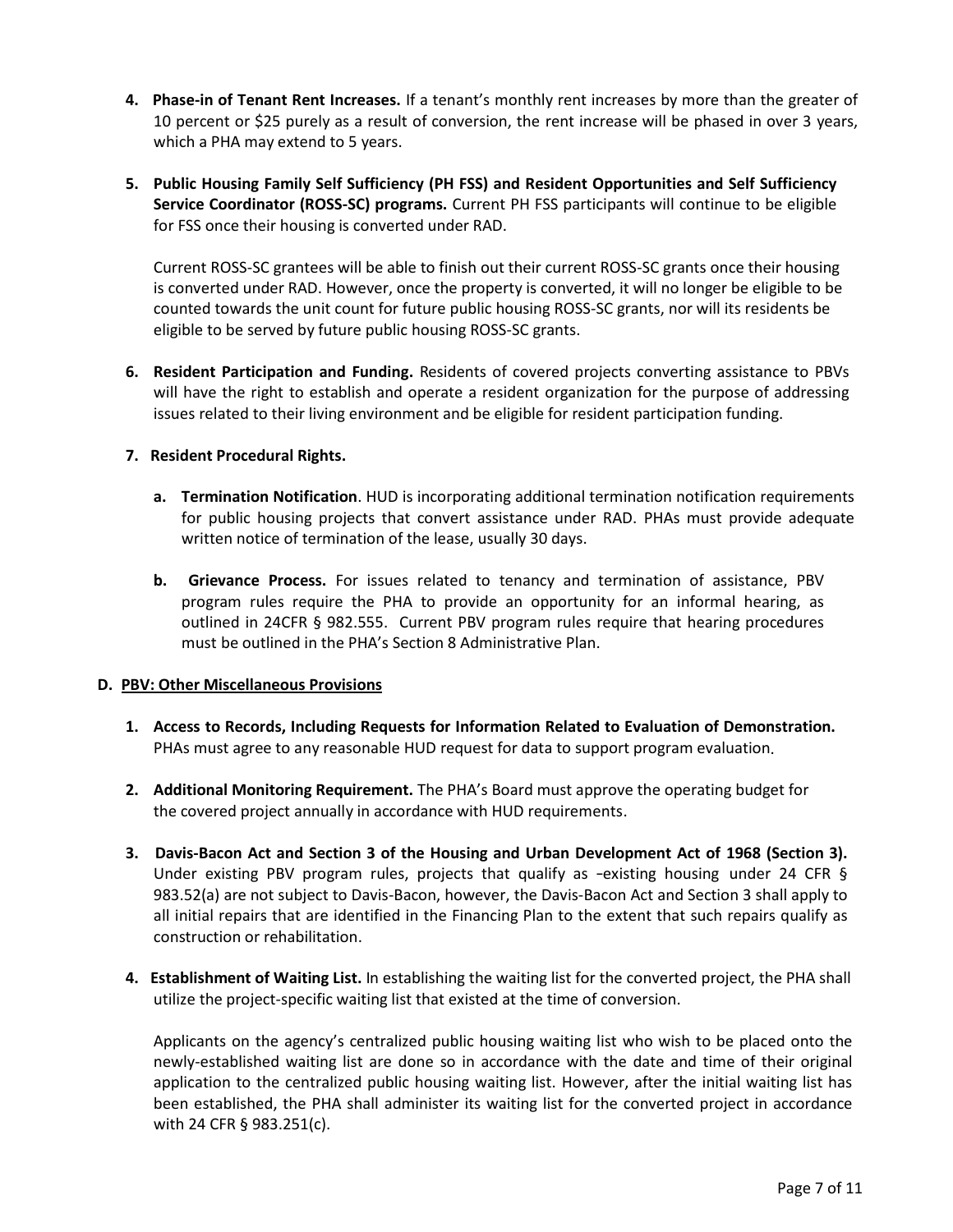- **5. Mandatory Insurance Coverage.** The project shall maintain at all times commercially available property and liability insurance to protect the project from financial loss.
- **6. Future Refinancing.** Owners must receive HUD approval for any refinancing or restructuring of permanent debt within the HAP contract term to ensure the financing is consistent with long-term preservation.

## **A. PBRA Contract Terms**

- **1. Length of Contract.** Covered projects shall have an initial HAP term of 20 years.
- **2. Mandatory Contract Renewal.** Pursuant to the RAD statute, upon contract expiration, the Secretary shall offer, and the PHA shall accept, renewal of the contract subject to the terms and conditions applicable at the time of renewal and the availability of appropriations each year of such renewal.
- **3. Ownership or Control.** Pursuant to the RAD statute, during the initial term and all renewal terms of the HAP contract, HUD will require ownership or control of assisted units by a public or non-profit entity. HUD may allow ownership of the project to be transferred to a for-profit entity to facilitate such entity's use of tax credits, but only if the PHA preserves its interest inthe property in a manner approved by the Secretary.
- **4. RAD Use Agreement.** Pursuant to the RAD statute, covered projects shall have an initial RAD Use Agreement that:
	- **a.** Will be recorded superior to other liens on the property;
	- **b.** Will run for the same term as the initial HAP contract, automatically renew upon extension or renewal of the HAP contract for a term that runs with the renewal term of the HAP contract, and remain in effect even in the case of abatement or termination of the HAP contract (for the term the HAP contract would have run, absent the abatement or termination), unless the Secretary provides approval for the RAD Use Agreement to be terminated when an owner requests a transfer of assistance;
	- **c.** Requires that in the event that the HAP contract is removed due to breach, non- compliance or insufficiency of Appropriations, for all units previously covered under the HAP contract new tenants must have incomes at or below 80 percent of the area median income (AMI) at the time of admission and rents may not exceed 30% of 80% of median income for an appropriate size unit for the remainder of the term of the RAD Use Agreement; and
	- **d.** Requires compliance with all applicable fair housing and civil rights requirements.
- **5. Initial Contract Rent Setting.** No additional or incremental funding is associated with this Demonstration. At the time that assistance will be converted, initial contract rents will be established based on the funding for which a project is currently eligible, including pro-rated Operating Subsidy eligibility, the portion of the PHA's Capital Fund Formula Grant attributable to the project, and tenant rents.
- **6. Method of Adjusting Contract Rents.** Contract rents will be adjusted annually by HUD's OCAF at each anniversary of the HAP contract.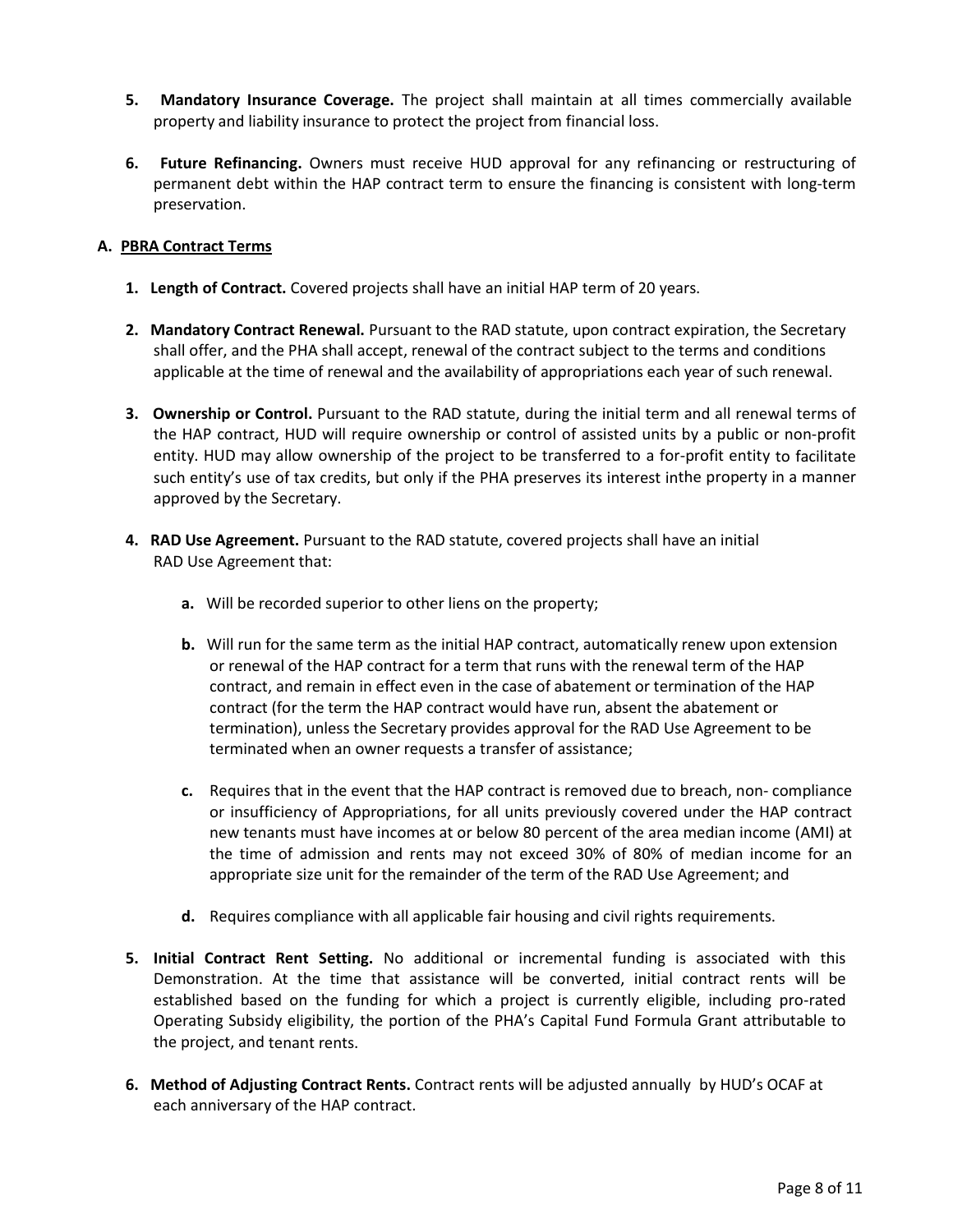**7. Distributions.** Regardless of type of financing, converted projects will not be subject to any limitation on distributions, contingent on the availability of surplus cash as determined by year-end audited or certified financial statements.

## **B. PBRA Resident Rights and Participation**

- **1. No Rescreening of Tenants upon Conversion.** Pursuant to the RAD statute, at conversion, current households are not subject to rescreening, income eligibility, or income targeting provisions.
- **2. Right to Return.** Any resident that may need to be temporarily relocated to facilitate rehabilitation or construction will have a right to return to the development once rehabilitation or construction is completed.
- **3. Phase-in of Tenant Rent Increases.** If a resident's monthly rent increases by more than the greater of 10 percent or \$25 purely as a result of conversion, the rent increase will be phased in over 3 years, which a PHA may extend to 5 years.
- **4. Public Housing Family Self-Sufficiency (PH FSS) and Resident Opportunities and Self Sufficiency (ROSS-SC).** Current PH FSS participants at the covered project will continue to be eligible under PH FSS guidelines until the PH FSS grant expires.

Current ROSS-SC grantees will be able to finish out their current ROSS-SC grants once their housing is converted under RAD. However, once the property is converted, it will no longer be eligible to be counted towards the unit count for future public housing ROSS-SC grants nor will its residents be eligible to be served by future public housing ROSS-SC grants.

**5. Resident Participation and Funding.** Residents of covered projects converting assistance to PBRA will have the right to establish and operate a resident organization in accordance with 24 CFR Part 245 (Tenant Participation in Multifamily Housing Projects). In addition, in accordance with Attachment 1B, residents will be eligible for resident participation funding.

### **6. Resident Procedural Rights**

- **a. Termination Notification**. HUD is incorporating additional termination notification requirements for public housing projects that convert assistance under RAD. PHAs must provide adequate written notice of termination of the lease, usually 30 days.
- **b. Grievance Process.** For issues related to tenancy and termination of assistance, PBV program rules require the PHA to provide an opportunity for an informal hearing, as outlined in 24CFR § 982.555. Current PBV program rules require that hearing procedures must be outlined in the PHA's Section 8 Administrative Plan.

### **C. PBRA: Other Miscellaneous Provisions**

- **1. Access to Records, including Requests for Information Related to Evaluation of Demonstration.** PHAs must agree to any reasonable HUD request for data to support program evaluation, including but not limited to project financial statements, operating data, Choice-Mobility utilization, and rehabilitation work.
- **2. Davis-Bacon Act and Section 3 of the Housing and Urban Development Act of 1968 (Section 3).**  The Davis-Bacon Act and Section 3apply to all initial repairs that are identified in the Financing Plan to the extent that such repairs qualify as construction or rehabilitation.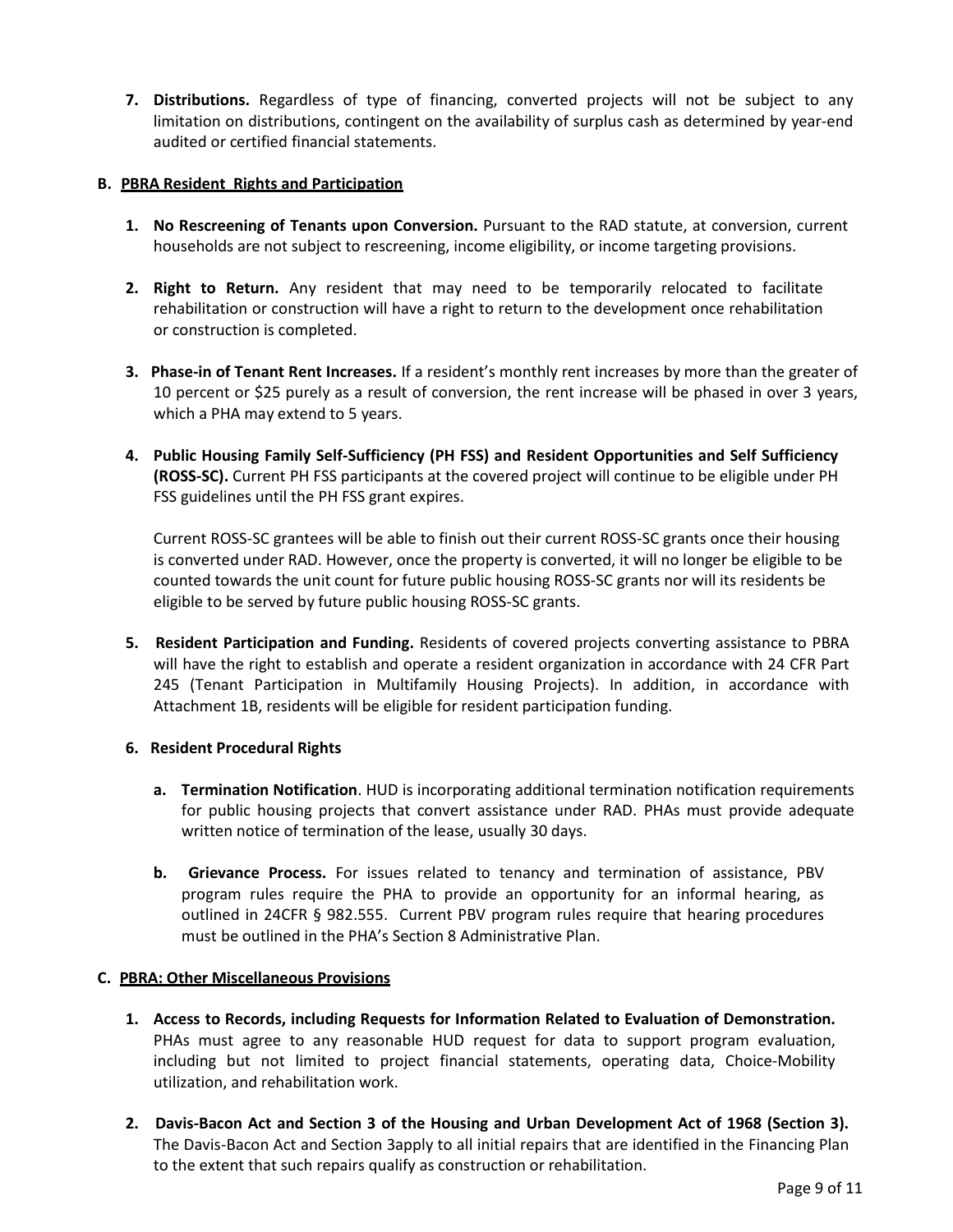**3. Establishment of Waiting List.** In establishing the waiting list for the converted project, the PHA shall utilize the project-specific waiting list that existed at the time of conversion.

Applicants on the agency's centralized public housing waiting list who wish to be placed onto the newly-established waiting list are done so in accordance with the date and time of their original application to the centralized public housing waiting list. After the initial waiting list has been established, the PHA shall administer its waiting list for the converted project in accordance with 24 CFR § 880.603.

- **4. Mandatory Insurance Coverage.** The project shall maintain at all times commercially available property and liability insurance to protect the project from financial.
- **5. Choice-Mobility.** HUD seeks to provide all residents of covered projects with viable Choice-Mobility options. PHAs that are applying to convert the assistance of a project to PBRA are required to provide a Choice-Mobility option to residents of covered projects in accordance with the following:
	- **a.** *Resident Eligibility.* Residents have a right to move with tenant-based rental assistance the later of: (a) 24 months from date of execution of the HAP or (b) 24 months after the move-in date.
	- **b.** Voucher Inventory Turnover Cap. Recognizing the limitation on the availability of turnover vouchers from year to year, a voucher agency would not be required, in any year, to provide more than one-third of its turnover vouchers to the residents of covered projects.
	- **c.** *Project Turnover Cap.* Also recognizing the limited availability of turnover vouchers and the importance of managing turnover in the best interests of the property, in any year, a PHA may limit the number of Choice-Mobility moves exercised by eligible households to 15 percent of the assisted units in the project.

HUD's goal is to have 100 percent of residents in the Demonstration offered a Choice- Mobility option within a reasonable time after conversion. However, as HUD recognizes that not all PHAs will have vouchers sufficient to support this effort, HUD will:

- **6. Future Refinancing.** Owners must receive HUD approval for any refinancing or restructuring of permanent debt within the HAP contract term to ensure the financing is consistent with long-term preservation.
- **7. Submission of Year-End Financial Statements**. Covered projects converting assistance to PBRA must comply with 24 CFR Part 5 Subpart H, as amended, revised, or modified by HUD from time to time regarding submission of financial statements.

### **Resident Notification**

Prior to submitting an application to participate in the Demonstration, HUD requires a PHA to:

- **1.** Notify residents of projects proposed for conversion and legitimate resident organizations of the PHA's intent to pursue a conversion;
- **2.** Conduct at least two meetings with residents of projects proposed for conversion to discuss conversion plans and provide opportunity for comment; and